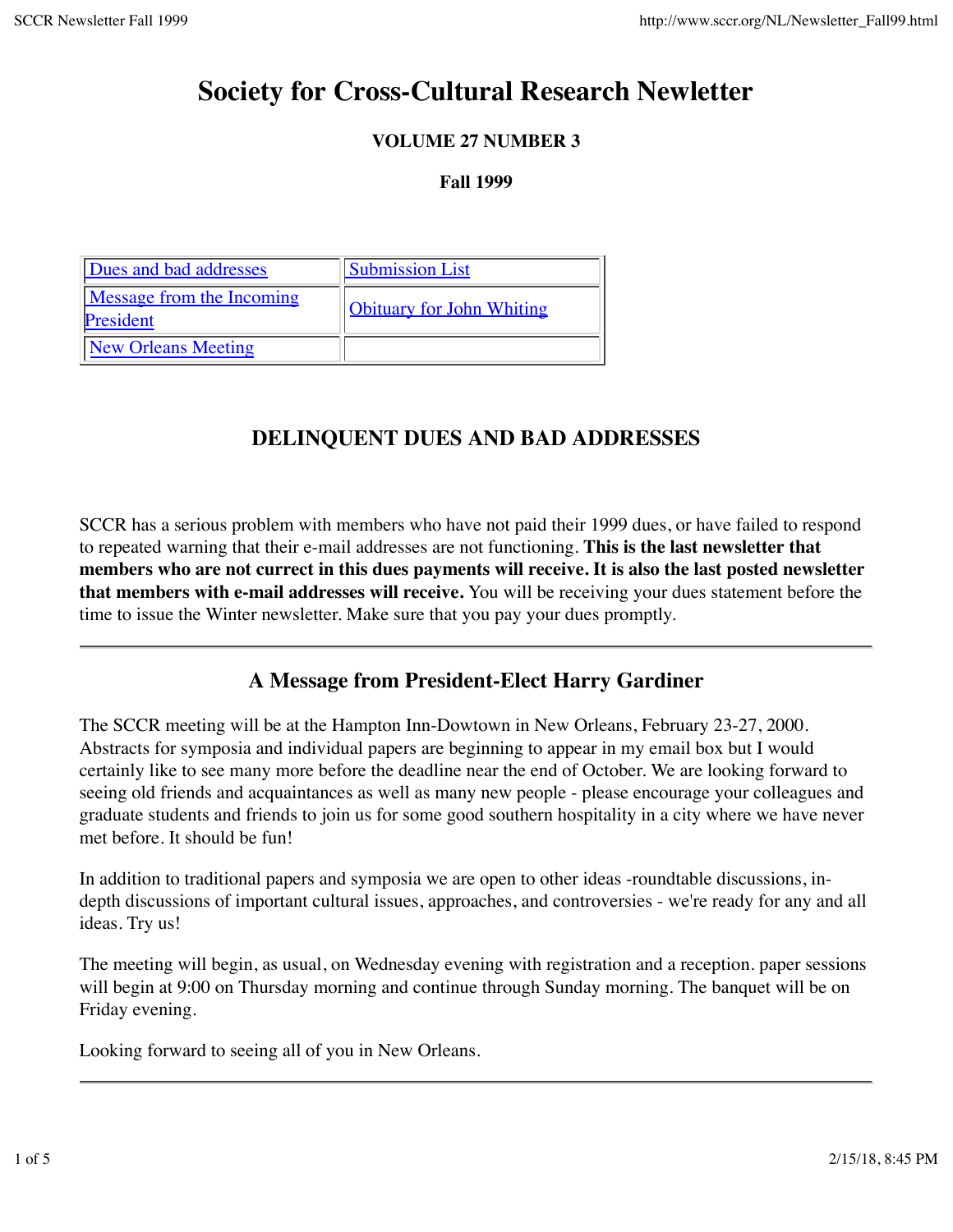## **New Orleans 2000 Meeting**

Submissions for the SCCR annual meeting in New Orleans, February 23-27, 2000 are slowly trickling in with an October 21st deadline on the horizon. If you have a paper, symposium, or special session planned please send your abstract (hard copy or e-mail) to Harry Gardiner at gardiner@uwlax.edu as soon as you can. Late submissions makes getting the final program together much more difficult than it needs to be. Forms for doing this are attached to this newsletter.

Remember -- payment of registration fees is required before final acceptance of papers or symposia. Use the form attached to send your registration fees to Harry Gardiner at the address indicated.

**REFUND POLICY.** In the past, we have sometimes had problems with individuals being placed on the program and then not attending (for a variety of reasons). Determining refunds has been a difficult matter.

This year, the following policy is being instituted: If a paper is withdrawn by January 1, all meeting fees will be refunded except for a \$10 handling fee. Withdrawal by February 1 would get a 50% refund and after that date, no refund.

### **CURRENT SUBMISSIONS - New Orleans Meeting**

Listed below are some of the individual papers, symposia, and special sessions that have been received at the time the newsletter went to press.

Sandra Carpenter (U Alabama-Huntsville) Culture (Ethnicity) Differences in Perceptions of Group Homogeneity and Entitativity.

Anna Eisler (Stockholm U). Perception and Estimation of Time: A Cross-Cultural Comparison and Human Ecology and Behavior: Empirical Studies on Culture and Perceived Risk Factors.

Ron Rohner (U Conn). Parental Warmth, Control, and Involvement in Schooling: Predicting Academic Achievement Among Korean American Adolescents.

Jay Mutter (St. Mary's U of MN). Measuring Change in Cross-Cultural Sensitivity: Assessing the Success of an Undergraduate Semester Abroad Experience.

Harry Gardiner (U Wisconsin-La Crosse). The (Possible) Future of (Cross) Cultural Human Development.

Robert Weigl (The Franklin Psychotherapy Center). Symposium on The Masked Culture of the Cross-Culturalist.

Sue Weller, Jeff Johnson & Devon Brewer. Series of special sessions in honor of Kim Romney.

We'd like to add each of you to the program, so please get those forms, e-mails, and postcards into Harry Gardiner as soon as possible.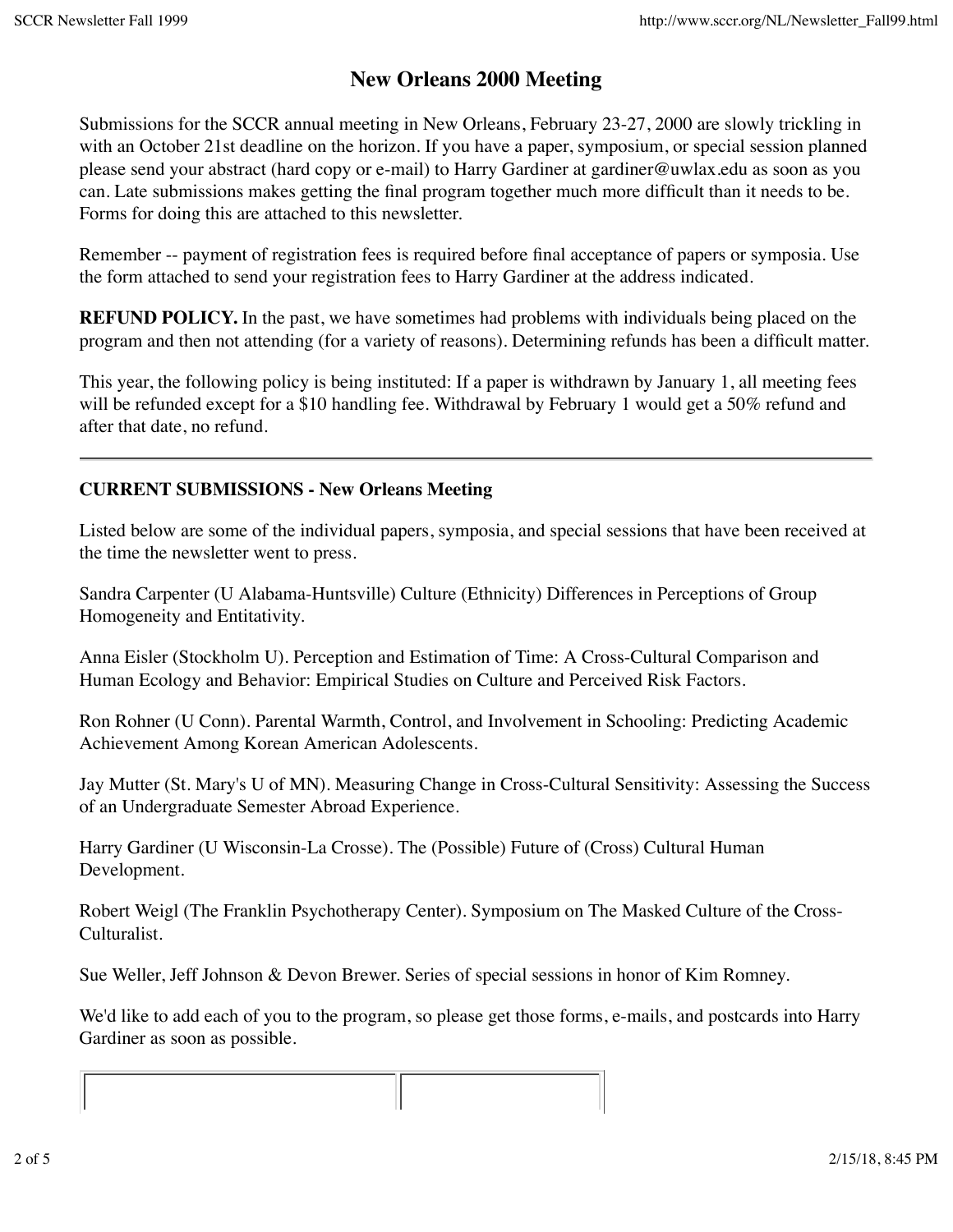## **Obituary for John Wesley Mayhew Whiting**

**By Carol R. Ember**

### Harvard University Gazette obituary

John Whiting died peacefully on May 13, 1999 at the age of 91 on the land on which he was born. He had a strong attachment to Chilmark and Tisbury Great Pond in Marthaís Vineyard where he grew up as a boy, spent most summers and holidays, and lived permanently with his wife and lifelong collaborator, Beatrice Blyth Whiting, after they retired from Harvard. Even though he was ill for the last several years, he got great satisfaction from looking out at the pond from the deck of the house they built to live and work in.

While his triumphs as a gardener or as a skillful collector of shellfish were important to him, there was no way to miss John's passion for academic research, particularly when he or a collaborator came up with a new and intriguing finding. His openness to new ideas and extensions of previous findings was one of his greatest strengths. Turning problems upside down or reversing causality was important to him intellectually. He was strongly committed to scientific hypothesis-testing research and he encouraged students to test ideas in all possible ways, from intra-cultural comparisons in this and other cultures to regional and worldwide comparisons. His own research used data from ethnographies when there was available information, but he and Beatrice both stressed that there were many times when it was necessary to collect new data from the field. For example, ethnographers are not particularly adept at describing children's behavior and social interaction, and so John proposed a study of 100 cultures, which, for funding considerations, became truncated to what became known as the Six Cultures project.

He attributed his interest in cross-cultural research to George Peter Murdock, his mentor and thesis advisor at Yale University, where he received his Ph.D. in 1938. His intellectual interests in infancy, childhood development and psychological defenses, however, stem more from the formative experiences he had at the interdisciplinary Institute of Human Relations established at Yale in the 1930s. There, before and after his dissertation research, he was exposed to rigorous hypothesis-testing, statistics, and experimental methods. Participants in the Institute were required to study disciplines other than their own, and that brought John into contact with learning theorists such as Clark Hull, Neal Miller, and Robert Sears. Psychoanalytic theory was acquired from John Dollard and most importantly and personally through his own analysis with Earl Zinn. Other influential instructors were Bronislaw Malinowski who stressed the importance of explaining culture in terms of the needs of individuals and Edward Sapir who stressed that the modal personality of a culture could be gleaned through magic, religion and art.

After obtaining his Ph.D., John stayed on at the Institute of Human Relations at Yale until the onset of World War II. Murdock persuaded the Navy to process data on the Micronesian Islands. So Murdock, Clellan S. Ford and John became Navy officers, worked on preparing handbooks on island life, and served on the first staff of military government on Okinawa. After the war, John returned to the Institute of Human Relations until he moved to the University of Iowa for two years to work with Robert Sears at the Child Welfare Research Station. In 1949 Sears was invited to move his whole staff to the Harvard Graduate School of Education to a new Laboratory of Human Development, located in an old frame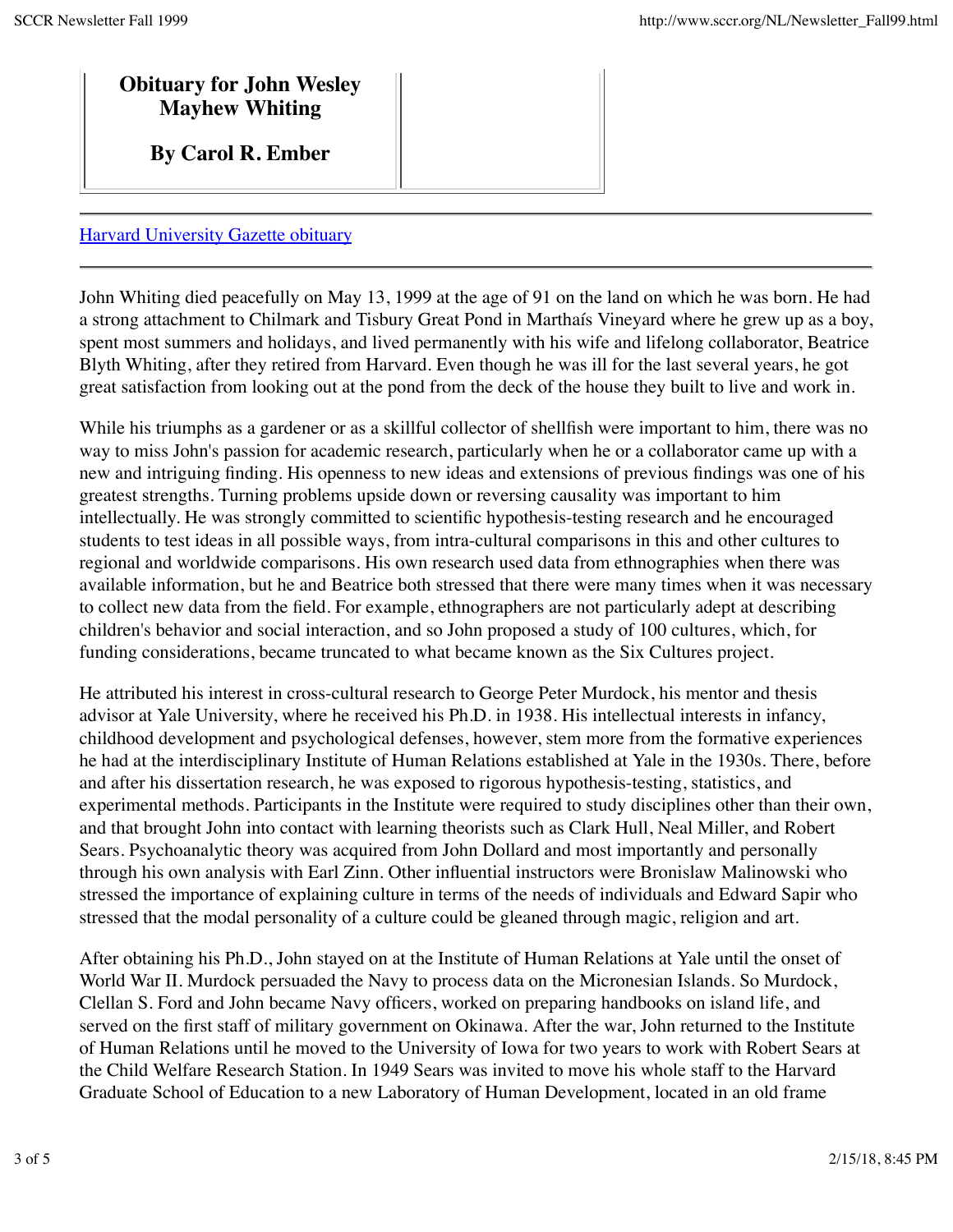house (Palfrey House) in Cambridge. John became Director of the Laboratory in 1953, Professor of Education in 1955, and Charles Bigelow Professor of Education in 1960. In 1963 he became Professor of Social Anthropology in the interdisciplinary Department of Social Relations, a position which he held until his official retirement in 1978. Honors include an invitation to the Center for Advanced Study of the Behavioral Sciences at Palo Alto (1956-7), the G. Stanley Hall Award for Distinguished Contributions to Developmental Psychology given by the American Psychological Association (1973), an invitation to give the Distinguished Lecture at the annual meeting of the American Anthropological Association (AAA) in the same year, an AAA Distinguished Service Award (1982), and an AAA Career Contribution Award (1989). He also served as the President of the Society for Psychological Anthropology in 1978 and was elected to the National Academy of Sciences in 1987.

John's fieldwork among the Kwoma in 1935-36 (published as Becoming a Kwoma, 1941) solidified his interest in learning theory, defense mechanisms, and personality effects on culture. Later, in a major cross-cultural study conducted with Irvin Child (Child Training and Personality, 1953), John more formally began to model and try to test a model which became known as personality integration of culture. The idea that personality processes help explain the connections between two aspects of culture. One aspect of culture consists of those institutions called "maintenance systems" (e.g., family, economy, political systems) that are adapted to ecological and environmental problems. The other aspect consists of "projective systems" (e.g., art, music, games, religion, beliefs about illness, initiation rites) presumably created by society to deal with defenses and anxieties induced by the demands of child training. For example, In Child Training and Personality, using data from a worldwide sample of ethnographies, Whiting and Child tested the idea that the child training emphases in a culture (e.g., severity of weaning) could create fixations that would influence cultural beliefs about the causes of illness and the therapies used for treating illness.

The personality integration of culture model was influential not only in his own research, but for scores of his students and colleagues working in the field of psychological anthropology. One particular area of focus was the effect of father-absence or low father-salience on cultural institutions and personality. Not content with just looking at the consequences of low father-salience, John also turned his attention to the possible causes of low father salience. These include the effects of climate on sleeping arrangements (husbands and wives tend to sleep together in cold climates), baby carrying (mother-infant body contact is high in tropical areas), the long post-partum sex taboo (postulated as a device to space births in tropical areas with low protein in the diet), and polygyny.

John was a principal in a number of comparative fieldwork projects: the Six Cultures project, in which comparative data on childrenís socialization and behavior was collected in six settings by a female and male research team, the Child Development Research Unit in Africa, which collected basic community data on 13 communities in Kenya and involved Kenyans as collaborators in the research enterprise, and a comparative study of adolescence.

John rejected authoritarianism; he believed in and practiced working as a partner with colleagues and students. The atmosphere at Palfrey House epitomized this intellectual spirit: anyone, regardless of status, could make a theoretical or methodological proposal, brainstorming was the order of the day, and the ultimate test of any idea was whether it worked, i.e., predicted the way it should.

John served as a mentor to an extraordinarily large number of students and colleagues. While we might mourn his death, John as a practical man would undoubtedly urge us to get on with the search for new